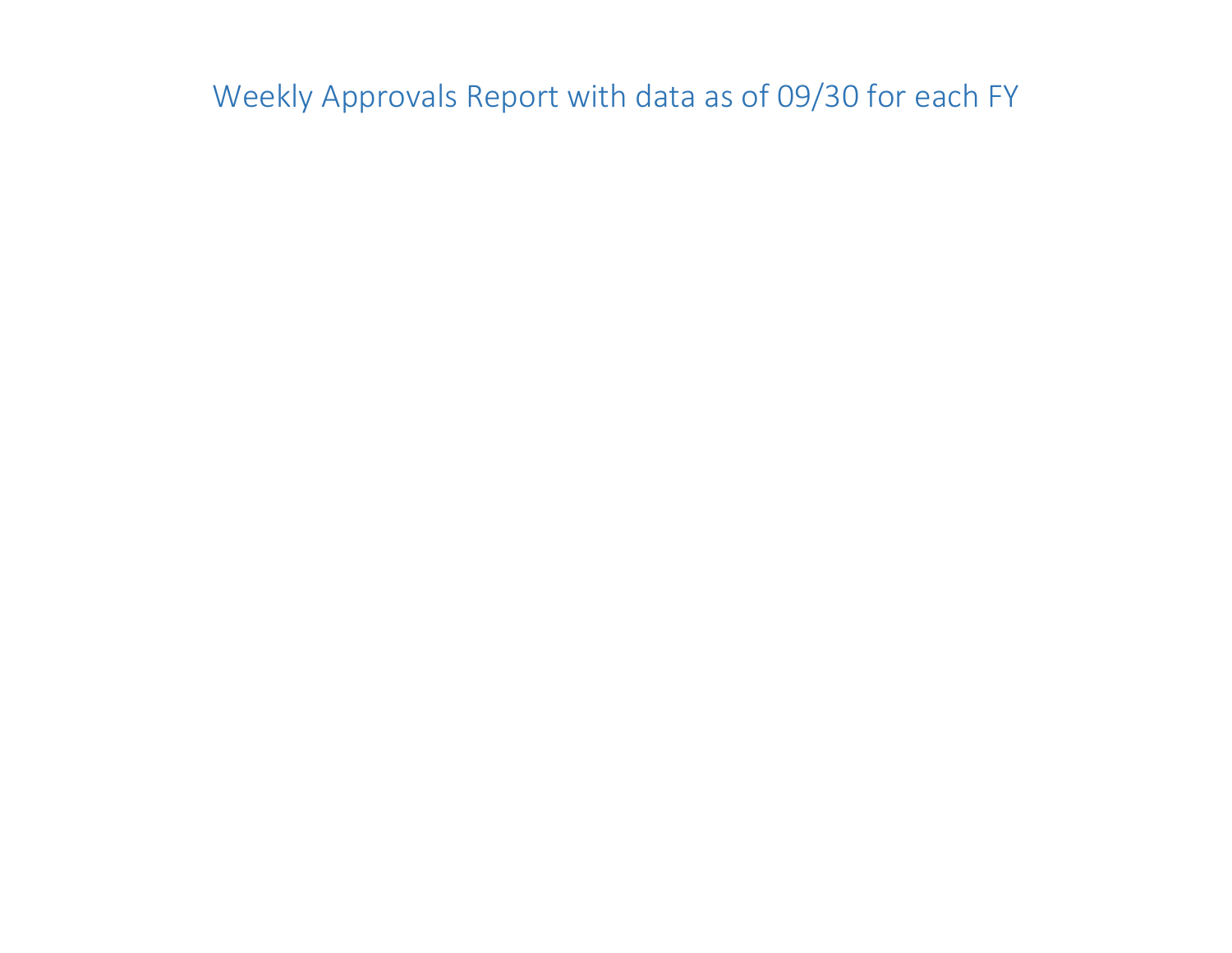# 7(a) Approval Amount

| <b>Portfolio Segment</b>                                 | <b>FY16 Amount</b> | <b>FY16</b><br>% | <b>FY17 Amount</b> | <b>FY17</b><br>% | <b>FY18 Amount</b> | <b>FY18</b><br>% | <b>FY19 Amount</b> | <b>FY19</b><br>% | <b>FY20 Amount</b> | <b>FY20</b><br>% | <b>FY21 Amount</b> | <b>FY21</b><br>% |
|----------------------------------------------------------|--------------------|------------------|--------------------|------------------|--------------------|------------------|--------------------|------------------|--------------------|------------------|--------------------|------------------|
| All 7(A)                                                 | \$24,128,426,343   |                  | \$25,447,458,500   |                  | \$25,372,539,100   |                  | \$23,175,811,000   |                  | \$22,549,825,700   |                  | \$36,536,756,800   |                  |
| <b>All Minority</b>                                      | \$7,017,428,000    | 29%              | \$7,849,983,900    | 31%              | \$7,956,491,200    | 31%              | \$7,160,664,900    | 31%              | \$6,106,588,600    | 27%              | \$10,981,791,400   | 30%              |
| Ethnicity - AMERICAN INDIAN                              | \$127,545,900      | 1%               | \$133,730,700      | 1%               | \$186,766,100      | 1%               | \$154,981,000      | 1%               | \$121,982,600      | 1%               | \$246,554,700      | 1%               |
| Ethnicity - ASIAN OR PACIFIC                             | \$5,001,487,400    | 21%              | \$5,648,583,800    | 22%              | \$5,510,182,800    | 22%              | \$4,809,402,000    | 21%              | \$4,067,563,400    | 18%              | \$7,593,022,600    | 21%              |
| Ethnicity - BLACK                                        | \$529,601,900      | 2%               | \$616,889,000      | 2%               | \$755,398,100      | 3%               | \$727,604,300      | 3%               | \$517,444,300      | 2%               | \$959,641,500      | 3%               |
| Ethnicity - HISPANIC                                     | \$1,358,792,800    | 6%               | \$1,447,202,400    | 6%               | \$1,503,005,700    | 6%               | \$1,468,024,600    | 6%               | \$1,216,945,000    | 5%               | \$2,182,421,600    | 6%               |
| Ethnicity - MULTI-GROUP                                  | \$0                | 0%               | \$3,578,000        | 0%               | \$1,138,500        | 0%               | \$653,000          | 0%               | \$182,653,300      | 1%               | \$151,000          | 0%               |
| Ethnicity - UNDETERMINED                                 | \$3,981,700,643    | 17%              | \$4,662,018,200    | 18%              | \$4,942,846,100    | 19%              | \$4,973,500,700    | 21%              | \$6,903,609,500    | 31%              | \$10,822,772,300   | 30%              |
| Ethnicity - WHITE                                        | \$13,129,297,700   | 54%              | \$12,935,456,400   | 51%              | \$12,473,201,800   | 49%              | \$11,041,645,400   | 48%              | \$9,539,627,600    | 42%              | \$14,732,193,100   | 40%              |
| Gender - Not Reported                                    | \$64,000           | 0%               | \$0                | 0%               | \$0                | 0%               | \$0                | 0%               | \$0                | 0%               | \$0                | 0%               |
| Gender - Female Owned 50% or<br>less                     | \$3,841,836,700    | 16%              | \$3,927,990,900    | 15%              | \$3,841,307,200    | 15%              | \$3,230,026,600    | 14%              | \$2,933,303,200    | 13%              | \$4,591,250,800    | 13%              |
| Gender - Female Owned more<br>than 50%                   | \$3,353,714,543    | 14%              | \$3,551,492,900    | 14%              | \$3,421,017,400    | 13%              | \$3,250,956,400    | 14%              | \$2,689,359,500    | 12%              | \$5,005,566,900    | 14%              |
| Gender - Male Owned                                      | \$16,932,811,100   | 70%              | \$17,967,974,700   | 71%              | \$18,110,214,500   | 71%              | \$16,694,828,000   | 72%              | \$16,927,163,000   | 75%              | \$26,939,939,100   | 74%              |
| Business Age - Existing or more<br>than 2 years old      | \$0                | 0%               | \$0                | 0%               | \$0                | 0%               | \$10,816,441,500   | 47%              | \$11,000,604,100   | 49%              | \$18,164,873,600   | 50%              |
| Business Age - New Business or<br>2 years or less        | \$0                | 0%               | \$0                | 0%               | \$0                | 0%               | \$15,319,300       | 0%               | \$1,572,025,100    | 7%               | \$5,565,052,700    | 15%              |
| Business Age - Startup, Loan<br>Funds will Open Business | \$0                | 0%               | \$0                | 0%               | \$0                | 0%               | \$4,090,265,700    | 18%              | \$3,117,132,000    | 14%              | \$5,316,845,900    | 15%              |
| Business Age - Change of<br>Ownership                    | \$0                | 0%               | \$0                | 0%               | \$0                | 0%               | \$5,535,806,400    | 24%              | \$5,655,609,700    | 25%              | \$7,465,847,400    | 20%              |
| Veteran                                                  | \$1,130,476,000    | 5%               | \$962,200,100      | 4%               | \$956,500,800      | 4%               | \$902,067,900      | 4%               | \$689,483,600      | 3%               | \$1,194,013,100    | 3%               |
| Rural                                                    | \$4,214,717,400    | 17%              | \$4,246,209,500    | 17%              | \$4,174,376,000    | 16%              | \$3,498,758,900    | 15%              | \$3,689,279,000    | 16%              | \$6,413,594,200    | 18%              |
| Urban                                                    | \$19,913,708,943   | 83%              | \$21,201,249,000   | 83%              | \$21,198,163,100   | 84%              | \$19,677,052,100   | 85%              | \$18,860,546,700   | 84%              | \$30,123,162,600   | 82%              |
| <b>Export</b>                                            | \$1,320,219,900    | 5%               | \$1,702,444,700    | 7%               | \$1,056,295,400    | 4%               | \$952,368,300      | 4%               | \$852,982,900      | 4%               | \$702,798,600      | 2%               |
| <b>CAPLine</b>                                           | \$336,558,600      | 1%               | \$286,115,300      | 1%               | \$333,647,500      | 1%               | \$280,967,000      | 1%               | \$248,527,200      | 1%               | \$440,135,100      | 1%               |
| <b>PLP</b>                                               | \$15,552,933,743   | 64%              | \$18,244,007,900   | 72%              | \$18,816,620,500   | 74%              | \$17,572,261,600   | 76%              | \$16,976,229,900   | 75%              | \$29,447,242,000   | 81%              |
| <b>Express</b>                                           | \$2,161,874,400    | 9%               | \$2,108,830,100    | 8%               | \$1,979,737,700    | 8%               | \$1,736,569,000    | 7%               | \$1,669,504,400    | 7%               | \$2,303,798,400    | 6%               |
| <b>Community Advantage</b>                               | \$123,175,000      | 1%               | \$137,595,500      | 1%               | \$157,529,200      | 1%               | \$133,813,400      | 1%               | \$76,214,700       | 0%               | \$82,834,100       | 0%               |
| \$150K and Under                                         | \$2,258,135,843    | 9%               | \$2,334,775,000    | 9%               | \$2,179,298,400    | 9%               | \$1,759,136,000    | 8%               | \$1,282,229,400    | 6%               | \$1,229,794,200    | 3%               |
| >\$150K - \$350K                                         | \$2,753,205,200    | 11%              | \$2,746,424,100    | 11%              | \$2,780,619,600    | 11%              | \$2,769,512,100    | 12%              | \$2,193,172,400    | 10%              | \$2,631,664,900    | 7%               |
| >\$350K - \$2M                                           | \$11,317,109,700   | 47%              | \$11,631,452,200   | 46%              | \$11,160,419,900   | 44%              | \$10,089,440,900   | 44%              | \$10,144,347,600   | 45%              | \$16,500,904,600   | 45%              |
| >52M                                                     | \$7,799,975,600    | 32%              | \$8,734,807,200    | 34%              | \$9,252,201,200    | 36%              | \$8,557,722,000    | 37%              | \$8,930,076,300    | 40%              | \$16,174,393,100   | 44%              |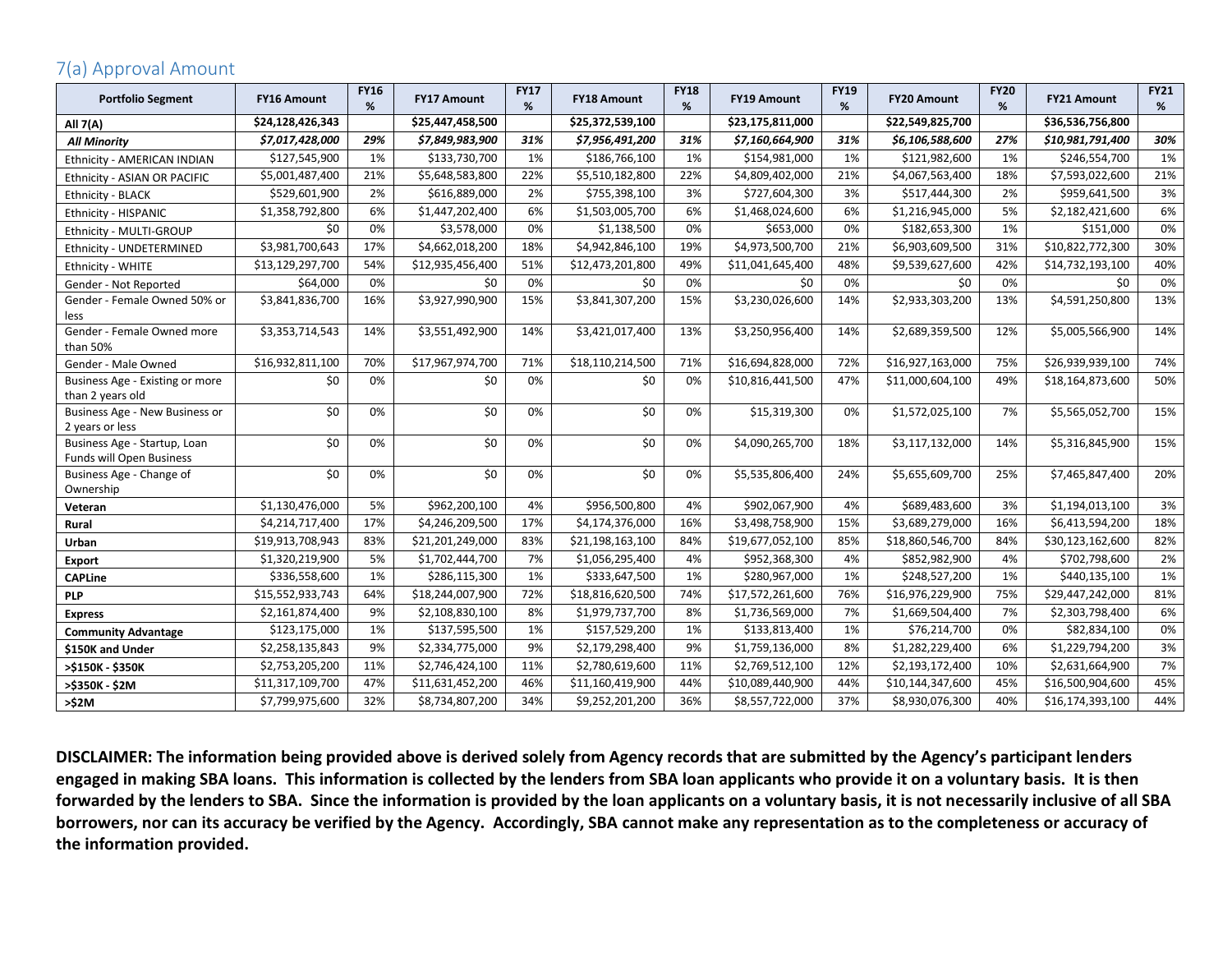# 7(a) Approval Count

| <b>Portfolio Segment</b>                           | <b>FY16 Count</b> | <b>FY16</b><br>% | <b>FY17 Count</b> | <b>FY17</b><br>% | <b>FY18 Count</b> | <b>FY18</b><br>% | <b>FY19 Count</b> | <b>FY19</b><br>% | <b>FY20 Count</b> | <b>FY20</b><br>% | FY21 Count     | <b>FY21</b><br>% |
|----------------------------------------------------|-------------------|------------------|-------------------|------------------|-------------------|------------------|-------------------|------------------|-------------------|------------------|----------------|------------------|
| <b>All 7(A)</b>                                    | 64,074            |                  | 62,430            |                  | 60,354            |                  | 51,907            |                  | 42,298            |                  | 51,856         |                  |
| <b>All Minority</b>                                | 16,333            | 25%              | 16,133            | 26%              | 15,791            | 26%              | 13,977            | 27%              | 10,173            | 24%              | 14,033         | 27%              |
| Ethnicity - AMERICAN INDIAN                        | 416               | 1%               | 440               | 1%               | 430               | 1%               | 380               | 1%               | 288               | 1%               | 394            | 1%               |
| Ethnicity - ASIAN OR PACIFIC                       | 8,088             | 13%              | 7,995             | 13%              | 7,561             | 13%              | 6,495             | 13%              | 4,692             | 11%              | 6,772          | 13%              |
| Ethnicity - BLACK                                  | 2,332             | 4%               | 2,460             | 4%               | 2,673             | 4%               | 2,407             | 5%               | 1,615             | 4%               | 2,530          | 5%               |
| <b>Ethnicity - HISPANIC</b>                        | 5,497             | 9%               | 5,236             | 8%               | 5,126             | 8%               | 4,694             | 9%               | 3,294             | 8%               | 4,335          | 8%               |
| Ethnicity - MULTI-GROUP                            |                   | 0%               | $\overline{2}$    | 0%               | $\mathbf{1}$      | 0%               | $\mathbf{1}$      | 0%               | 284               | 1%               | $\overline{2}$ | 0%               |
| Ethnicity - UNDETERMINED                           | 8,849             | 14%              | 9,535             | 15%              | 10,099            | 17%              | 9,789             | 19%              | 10,355            | 24%              | 12,176         | 23%              |
| Ethnicity - WHITE                                  | 38,892            | 61%              | 36,762            | 59%              | 34,464            | 57%              | 28,141            | 54%              | 21,770            | 51%              | 25,647         | 49%              |
| Gender - Not Reported                              | $\mathbf{1}$      | 0%               |                   | 0%               |                   | 0%               |                   | 0%               |                   | 0%               |                | 0%               |
| Gender - Female Owned 50% or                       |                   |                  |                   |                  |                   |                  |                   |                  |                   |                  |                |                  |
| less                                               | 8,872             | 14%              | 8,439             | 14%              | 8,060             | 13%              | 6,688             | 13%              | 5,220             | 12%              | 6,818          | 13%              |
| Gender - Female Owned more                         |                   |                  |                   |                  |                   |                  |                   |                  |                   |                  |                |                  |
| than 50%                                           | 11,791            | 18%              | 11,266            | 18%              | 10,662            | 18%              | 9,326             | 18%              | 6,938             | 16%              | 9,077          | 18%              |
| Gender - Male Owned                                | 43,410            | 68%              | 42,725            | 68%              | 41,632            | 69%              | 35,893            | 69%              | 30,140            | 71%              | 35,961         | 69%              |
| Business Age - Existing or more                    |                   |                  |                   |                  |                   | 0%               |                   |                  |                   |                  |                |                  |
| than 2 years old<br>Business Age - New Business or |                   | 0%               |                   | 0%               |                   |                  | 27,415            | 53%              | 23,007            | 54%              | 26,711         | 52%              |
| 2 years or less                                    |                   | 0%               |                   | 0%               |                   | 0%               | 16                | 0%               | 3,172             | 7%               | 9,524          | 18%              |
| Business Age - Startup, Loan                       |                   |                  |                   |                  |                   |                  |                   |                  |                   |                  |                |                  |
| <b>Funds will Open Business</b>                    |                   | 0%               |                   | 0%               |                   | 0%               | 8,623             | 17%              | 6,462             | 15%              | 8,980          | 17%              |
| Business Age - Change of                           |                   |                  |                   |                  |                   |                  |                   |                  |                   |                  |                |                  |
| Ownership                                          |                   | 0%               |                   | 0%               |                   | 0%               | 6,141             | 12%              | 5,551             | 13%              | 6,611          | 13%              |
| Veteran                                            | 3,241             | 5%               | 3,270             | 5%               | 3,074             | 5%               | 2,494             | 5%               | 1,943             | 5%               | 2,183          | 4%               |
| Rural                                              | 10,958            | 17%              | 10,458            | 17%              | 10,137            | 17%              | 8,493             | 16%              | 8,035             | 19%              | 10,672         | 21%              |
| Urban                                              | 53,116            | 83%              | 51,972            | 83%              | 50,217            | 83%              | 43,414            | 84%              | 34,263            | 81%              | 41,184         | 79%              |
| Export                                             | 1,561             | 2%               | 1,966             | 3%               | 909               | 2%               | 826               | 2%               | 634               | 1%               | 458            | 1%               |
| <b>CAPLine</b>                                     | 466               | 1%               | 386               | 1%               | 362               | 1%               | 320               | 1%               | 256               | 1%               | 358            | 1%               |
| <b>PLP</b>                                         | 17,233            | 27%              | 25,023            | 40%              | 26,482            | 44%              | 23,884            | 46%              | 19,592            | 46%              | 28,875         | 56%              |
| <b>Express</b>                                     | 32,582            | 51%              | 29,466            | 47%              | 27,809            | 46%              | 22,774            | 44%              | 18,098            | 43%              | 18,064         | 35%              |
| <b>Community Advantage</b>                         | 988               | 2%               | 1,043             | 2%               | 1,118             | 2%               | 947               | 2%               | 538               | 1%               | 565            | 1%               |
| \$150K and Under                                   | 38,043            | 59%              | 35,805            | 57%              | 33,972            | 56%              | 26,945            | 52%              | 19,772            | 47%              | 18,293         | 35%              |
| >\$150K - \$350K                                   | 10,396            | 16%              | 10,385            | 17%              | 10,591            | 18%              | 10,533            | 20%              | 8,301             | 20%              | 9,999          | 19%              |
| >\$350K - \$2M                                     | 13,119            | 20%              | 13,477            | 22%              | 12,883            | 21%              | 11,766            | 23%              | 11,490            | 27%              | 18,589         | 36%              |
| >52M                                               | 2,516             | 4%               | 2,763             | 4%               | 2,908             | 5%               | 2,663             | 5%               | 2,735             | 6%               | 4,975          | 10%              |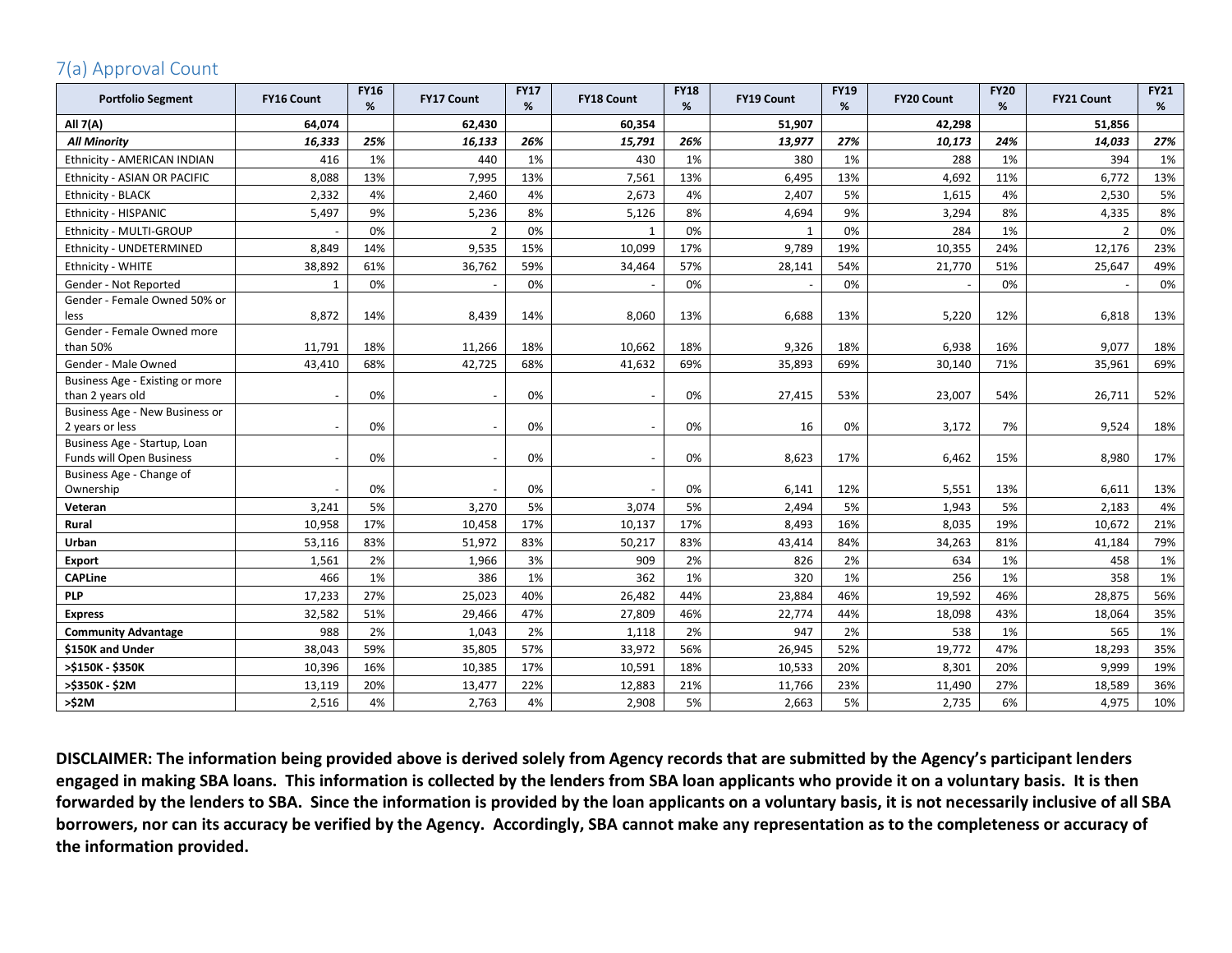### 504 Approval Amount

| <b>Portfolio Segment</b>                                 | <b>FY16 Amount</b> | <b>FY16</b><br>% | <b>FY17 Amount</b> | <b>FY17</b><br>% | <b>FY18 Amount</b> | <b>FY18</b><br>% | <b>FY19 Amount</b> | <b>FY19</b><br>% | <b>FY20 Amount</b> | <b>FY20</b><br>% | <b>FY21 Amount</b> | <b>FY21</b><br>% |
|----------------------------------------------------------|--------------------|------------------|--------------------|------------------|--------------------|------------------|--------------------|------------------|--------------------|------------------|--------------------|------------------|
| All 504                                                  | \$4,740,082,000    |                  | \$5,013,723,000    |                  | \$4,753,644,000    |                  | \$4,958,552,000    |                  | \$5,826,885,000    |                  | \$8,218,105,540    |                  |
| <b>All Minority</b>                                      | \$1,261,403,000    | 27%              | \$1,239,635,000    | 25%              | \$1,219,731,000    | 26%              | \$1,223,599,000    | 25%              | \$1,256,281,000    | 22%              | \$1,878,520,000    | 23%              |
| Ethnicity - AMERICAN INDIAN                              | \$20,579,000       | 0%               | \$9,411,000        | 0%               | \$5,856,000        | 0%               | \$10,605,000       | 0%               | \$5,937,000        | 0%               | \$26,719,000       | 0%               |
| Ethnicity - ASIAN OR PACIFIC                             | \$816,596,000      | 17%              | \$883,605,000      | 18%              | \$837,821,000      | 18%              | \$773,280,000      | 16%              | \$716,310,000      | 12%              | \$1,112,813,000    | 14%              |
| Ethnicity - BLACK                                        | \$145,136,000      | 3%               | \$91,064,000       | 2%               | \$63,438,000       | 1%               | \$72,712,000       | 1%               | \$77,355,000       | 1%               | \$106,624,000      | 1%               |
| <b>Ethnicity - HISPANIC</b>                              | \$279,092,000      | 6%               | \$255,555,000      | 5%               | \$312,616,000      | 7%               | \$367,002,000      | 7%               | \$407,486,000      | 7%               | \$632,364,000      | 8%               |
| Ethnicity - MULTI-GROUP                                  | \$0                | 0%               | \$0                | 0%               | \$0                | 0%               | \$0                | 0%               | \$49,193,000       | 1%               | \$0                | 0%               |
| Ethnicity - UNDETERMINED                                 | \$861,712,000      | 18%              | \$1,091,122,000    | 22%              | \$1,227,666,000    | 26%              | \$1,419,363,000    | 29%              | \$2,270,553,000    | 39%              | \$1,669,546,000    | 20%              |
| Ethnicity - WHITE                                        | \$2,616,967,000    | 55%              | \$2,682,966,000    | 54%              | \$2,306,247,000    | 49%              | \$2,315,590,000    | 47%              | \$2,300,051,000    | 39%              | \$4,670,039,540    | 57%              |
| Gender - Not Reported                                    | \$0                | 0%               | \$0                | 0%               | \$0                | 0%               | \$0                | 0%               | \$0                | 0%               | \$0                | 0%               |
| Gender - Female Owned 50% or<br>less                     | \$159,646,000      | 3%               | \$636,792,000      | 13%              | \$1,010,791,000    | 21%              | \$977,970,000      | 20%              | \$1,084,190,000    | 19%              | \$1,679,393,000    | 20%              |
| Gender - Female Owned more                               |                    |                  |                    |                  |                    |                  |                    |                  |                    |                  |                    |                  |
| than 50%                                                 | \$549,005,000      | 12%              | \$505,290,000      | 10%              | \$417,039,000      | 9%               | \$518,588,000      | 10%              | \$518,763,000      | 9%               | \$711,761,000      | 9%               |
| Gender - Male Owned                                      | \$4,031,431,000    | 85%              | \$3,871,641,000    | 77%              | \$3,325,814,000    | 70%              | \$3,461,994,000    | 70%              | \$4,223,932,000    | 72%              | \$5,826,951,540    | 71%              |
| Business Age - Existing or more                          |                    |                  |                    |                  |                    |                  |                    |                  |                    |                  |                    |                  |
| than 2 years old                                         | \$0                | 0%               | \$0                | 0%               | \$0                | 0%               | \$3,703,339,000    | 75%              | \$4,699,650,000    | 81%              | \$7,143,278,000    | 87%              |
| Business Age - New Business or                           |                    |                  |                    |                  |                    |                  |                    |                  |                    |                  |                    |                  |
| 2 years or less                                          | \$0                | 0%               | \$0                | 0%               | \$0                | 0%               | \$25,067,000       | 1%               | \$72,279,000       | 1%               | \$116,083,540      | 1%               |
| Business Age - Startup, Loan<br>Funds will Open Business | \$0                | 0%               | \$0                | 0%               | \$0                | 0%               | \$810,363,000      | 16%              | \$843,984,000      | 14%              | \$807,004,000      | 10%              |
| Business Age - Change of                                 |                    |                  |                    |                  |                    |                  |                    |                  |                    |                  |                    |                  |
| Ownership                                                | \$0                | 0%               | \$0                | 0%               | \$0                | 0%               | \$45,439,000       | 1%               | \$134,199,000      | 2%               | \$151,740,000      | 2%               |
| Veteran                                                  | \$146,473,000      | 3%               | \$119,206,000      | 2%               | \$90,709,000       | 2%               | \$86,410,000       | 2%               | \$150,425,000      | 3%               | \$172,140,000      | 2%               |
| Rural                                                    | \$602,913,000      | 13%              | \$632,789,000      | 13%              | \$633,390,000      | 13%              | \$645,795,000      | 13%              | \$779,801,000      | 13%              | \$1,156,617,540    | 14%              |
| Urban                                                    | \$4,137,169,000    | 87%              | \$4,380,934,000    | 87%              | \$4,120,254,000    | 87%              | \$4,312,757,000    | 87%              | \$5,047,084,000    | 87%              | \$7,061,488,000    | 86%              |
| <b>Export</b>                                            | \$194,999,000      | 4%               | \$74,956,000       | 1%               | \$77,590,000       | 2%               | \$68,199,000       | 1%               | \$105,423,000      | 2%               | \$154,003,000      | 2%               |
| <b>504 Refinance</b>                                     | \$41,373,000       | 1%               | \$287,428,000      | 6%               | \$154,062,000      | 3%               | \$154,842,000      | 3%               | \$370,160,000      | 6%               | \$709,020,000      | 9%               |
| \$150K and Under                                         | \$61,548,000       | 1%               | \$64,256,000       | 1%               | \$54,060,000       | 1%               | \$50,965,000       | 1%               | \$63,853,000       | 1%               | \$74,991,540       | 1%               |
| >\$150K - \$350K                                         | \$396,978,000      | 8%               | \$420,310,000      | 8%               | \$410,322,000      | 9%               | \$405,904,000      | 8%               | \$456,003,000      | 8%               | \$613,528,000      | 7%               |
| >\$350K - \$2M                                           | \$2,692,939,000    | 57%              | \$2,811,786,000    | 56%              | \$2,661,560,000    | 56%              | \$2,930,259,000    | 59%              | \$3,453,950,000    | 59%              | \$4,828,425,000    | 59%              |
| >52M                                                     | \$1,588,617,000    | 34%              | \$1,717,371,000    | 34%              | \$1,627,702,000    | 34%              | \$1,571,424,000    | 32%              | \$1,853,079,000    | 32%              | \$2,701,161,000    | 33%              |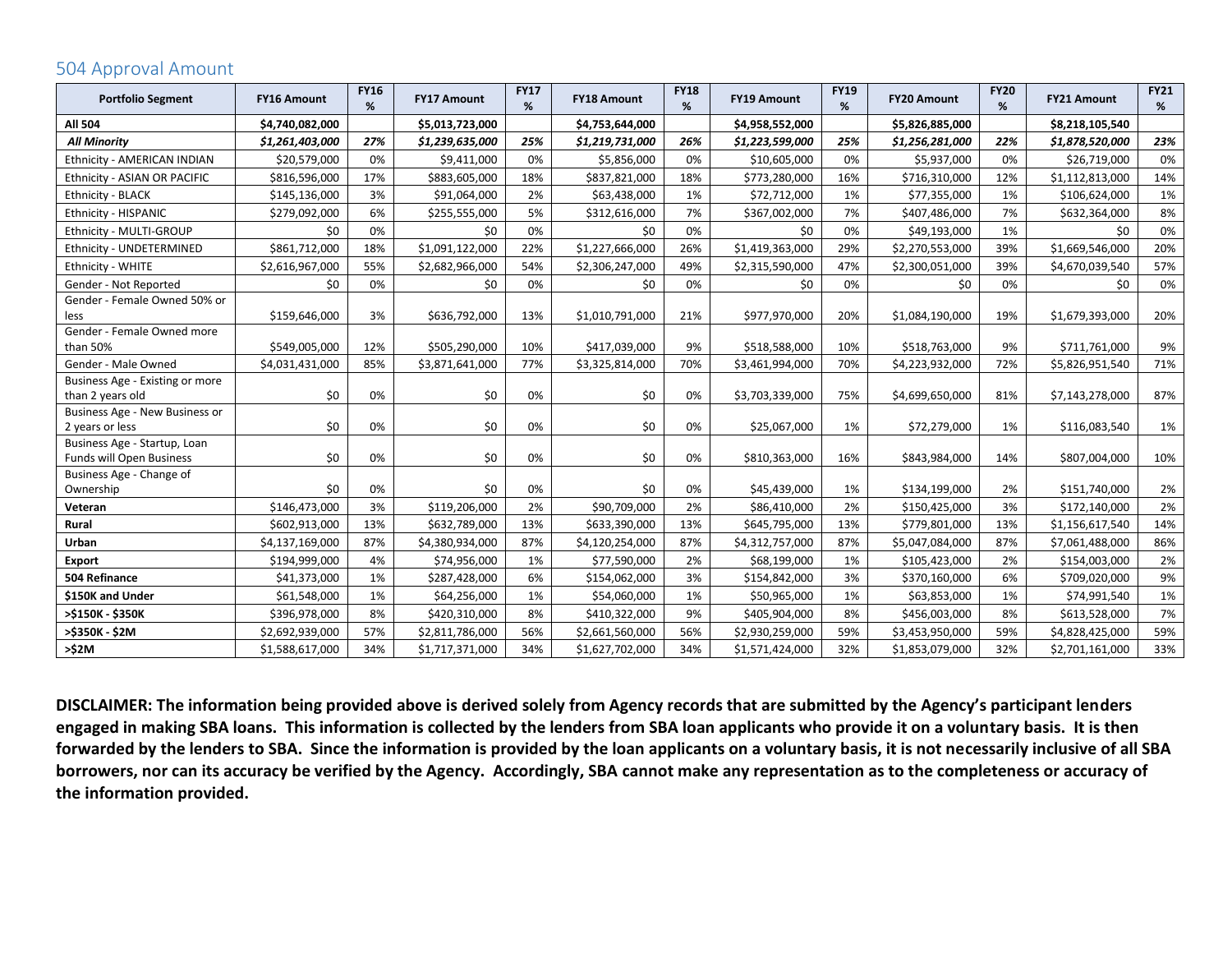### 504 Approval Count

| <b>Portfolio Segment</b>                            | <b>FY16 Count</b>        | <b>FY16</b><br>% | <b>FY17 Count</b> | <b>FY17</b><br>% | <b>FY18 Count</b> | <b>FY18</b><br>% | <b>FY19 Count</b> | <b>FY19</b><br>% | <b>FY20 Count</b> | <b>FY20</b><br>% | <b>FY21 Count</b> | <b>FY21</b><br>% |
|-----------------------------------------------------|--------------------------|------------------|-------------------|------------------|-------------------|------------------|-------------------|------------------|-------------------|------------------|-------------------|------------------|
| <b>All 504</b>                                      | 5,938                    |                  | 6,218             |                  | 5,874             |                  | 6,099             |                  | 7,119             |                  | 9,676             |                  |
| <b>All Minority</b>                                 | 1,317                    | 22%              | 1,311             | 21%              | 1,275             | 22%              | 1,344             | 22%              | 1,344             | 19%              | 2,078             | 21%              |
| Ethnicity - AMERICAN INDIAN                         | 17                       | 0%               | 16                | 0%               | 20                | 0%               | 13                | 0%               | 18                | 0%               | 35                | 0%               |
| Ethnicity - ASIAN OR PACIFIC                        | 656                      | 11%              | 740               | 12%              | 666               | 11%              | 668               | 11%              | 579               | 8%               | 990               | 10%              |
| Ethnicity - BLACK                                   | 198                      | 3%               | 124               | 2%               | 110               | 2%               | 113               | 2%               | 123               | 2%               | 205               | 2%               |
| Ethnicity - HISPANIC                                | 446                      | 8%               | 431               | 7%               | 479               | 8%               | 550               | 9%               | 566               | 8%               | 848               | 9%               |
| Ethnicity - MULTI-GROUP                             |                          | 0%               |                   | 0%               |                   | 0%               |                   | 0%               | 58                | 1%               |                   | 0%               |
| Ethnicity - UNDETERMINED                            | 825                      | 14%              | 1,028             | 17%              | 1,212             | 21%              | 1,414             | 23%              | 2,553             | 36%              | 1,575             | 16%              |
| Ethnicity - WHITE                                   | 3.796                    | 64%              | 3,879             | 62%              | 3,387             | 58%              | 3,341             | 55%              | 3,222             | 45%              | 6,023             | 62%              |
| Gender - Not Reported                               |                          | 0%               |                   | 0%               |                   | 0%               |                   | 0%               |                   | 0%               |                   | 0%               |
| Gender - Female Owned 50% or                        |                          |                  |                   |                  |                   |                  |                   |                  |                   |                  |                   |                  |
| less                                                | 181                      | 3%               | 918               | 15%              | 1,452             | 25%              | 1,482             | 24%              | 1,590             | 22%              | 2,301             | 24%              |
| Gender - Female Owned more                          |                          |                  |                   |                  |                   |                  |                   |                  |                   |                  |                   |                  |
| than 50%                                            | 879                      | 15%              | 870               | 14%              | 684               | 12%              | 776               | 13%              | 761               | 11%              | 1,155             | 12%              |
| Gender - Male Owned                                 | 4,878                    | 82%              | 4,430             | 71%              | 3,738             | 64%              | 3,841             | 63%              | 4,768             | 67%              | 6,220             | 64%              |
| Business Age - Existing or more<br>than 2 years old |                          | 0%               |                   | 0%               |                   | 0%               | 4,797             | 79%              | 5,928             | 83%              | 8,416             | 87%              |
| Business Age - New Business or                      |                          |                  |                   |                  |                   |                  |                   |                  |                   |                  |                   |                  |
| 2 years or less                                     |                          | 0%               |                   | 0%               |                   | 0%               | 25                | 0%               | 82                | 1%               | 123               | 1%               |
| Business Age - Startup, Loan                        |                          |                  |                   |                  |                   |                  |                   |                  |                   |                  |                   |                  |
| Funds will Open Business                            | $\overline{\phantom{a}}$ | 0%               |                   | 0%               |                   | 0%               | 835               | 14%              | 900               | 13%              | 971               | 10%              |
| Business Age - Change of                            |                          |                  |                   |                  |                   |                  |                   |                  |                   |                  |                   |                  |
| Ownership                                           |                          | 0%               |                   | 0%               |                   | 0%               | 55                | 1%               | 136               | 2%               | 166               | 2%               |
| Veteran                                             | 234                      | 4%               | 186               | 3%               | 155               | 3%               | 126               | 2%               | 194               | 3%               | 244               | 3%               |
| Rural                                               | 932                      | 16%              | 1,032             | 17%              | 990               | 17%              | 1,045             | 17%              | 1,262             | 18%              | 1,661             | 17%              |
| Urban                                               | 5,006                    | 84%              | 5,186             | 83%              | 4,884             | 83%              | 5,054             | 83%              | 5,857             | 82%              | 8,015             | 83%              |
| Export                                              | 168                      | 3%               | 55                | 1%               | 70                | 1%               | 59                | 1%               | 87                | 1%               | 127               | 1%               |
| 504 Refinance                                       | 45                       | 1%               | 266               | 4%               | 181               | 3%               | 166               | 3%               | 386               | 5%               | 693               | 7%               |
| \$150K and Under                                    | 564                      | 9%               | 568               | 9%               | 481               | 8%               | 446               | 7%               | 563               | 8%               | 659               | 7%               |
| >\$150K - \$350K                                    | 1,608                    | 27%              | 1,715             | 28%              | 1,655             | 28%              | 1,624             | 27%              | 1,844             | 26%              | 2,437             | 25%              |
| >\$350K - \$2M                                      | 3,263                    | 55%              | 3,391             | 55%              | 3,221             | 55%              | 3,516             | 58%              | 4,132             | 58%              | 5,715             | 59%              |
| >52M                                                | 503                      | 8%               | 544               | 9%               | 517               | 9%               | 513               | 8%               | 580               | 8%               | 865               | 9%               |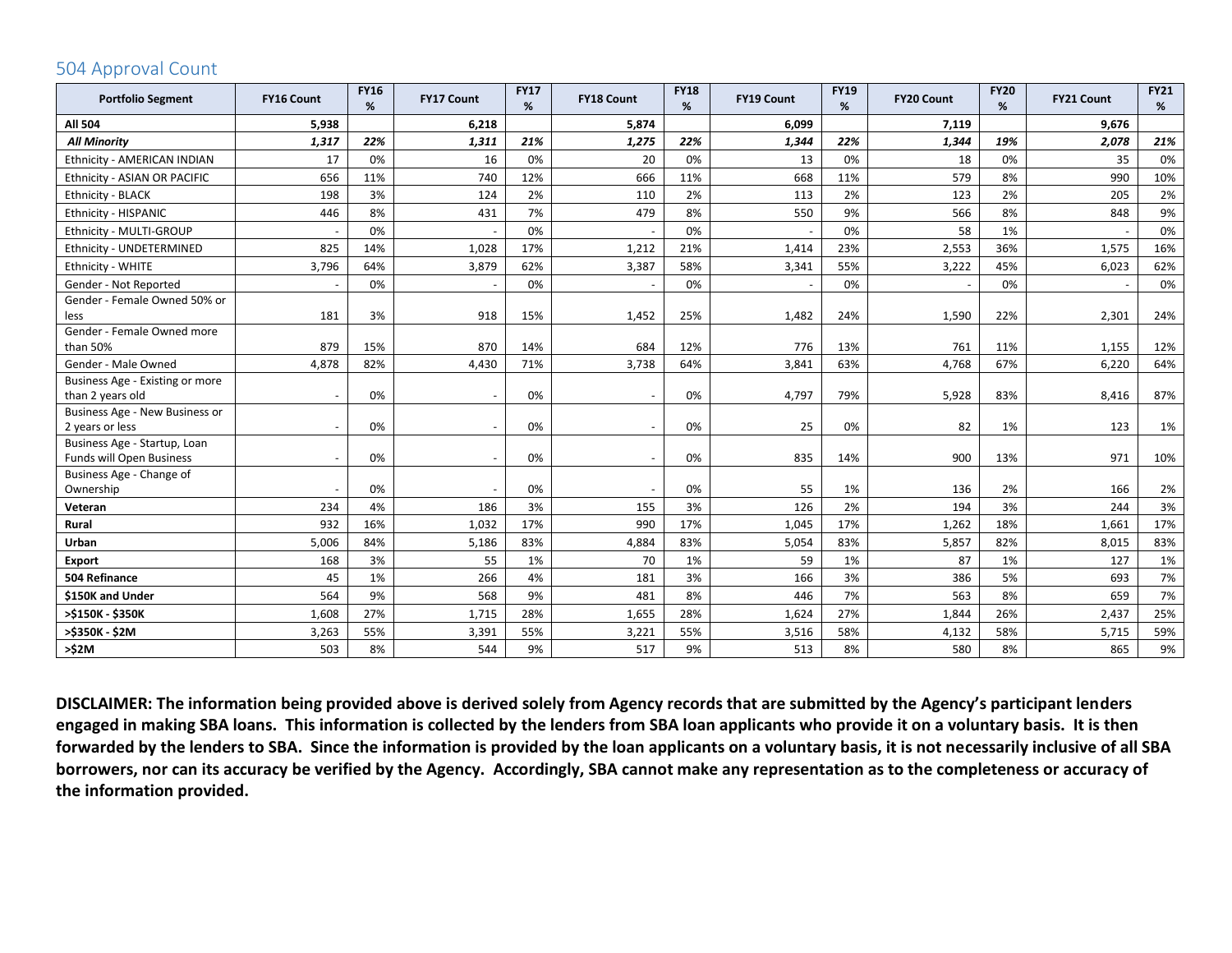| <b>Portfolio Segment</b>                            | <b>FY16 Amount</b> | <b>FY16</b><br>% | <b>FY17 Amount</b> | <b>FY17</b><br>% | <b>FY18 Amount</b> | <b>FY18</b><br>% | <b>FY19 Amount</b> | <b>FY19</b><br>% | <b>FY20 Amount</b> | <b>FY20</b><br>% | <b>FY21 Amount</b> | <b>FY21</b><br>% |
|-----------------------------------------------------|--------------------|------------------|--------------------|------------------|--------------------|------------------|--------------------|------------------|--------------------|------------------|--------------------|------------------|
| <b>All Community Advantage</b>                      | \$123,175,000      |                  | \$137,595,500      |                  | \$157,529,200      |                  | \$133,813,400      |                  | \$76,214,700       |                  | \$82,834,100       |                  |
| <b>All Minority</b>                                 | \$39,403,400       | 32%              | \$46,817,700       | 34%              | \$60,607,500       | 38%              | \$52,881,300       | 40%              | \$27,818,000       | 36%              | \$32,596,300       | 39%              |
| Ethnicity - AMERICAN INDIAN                         | \$570,000          | 0%               | \$835,000          | 1%               | \$1,597,400        | 1%               | \$1,230,000        | 1%               | \$1,003,500        | 1%               | \$856,500          | 1%               |
| Ethnicity - ASIAN OR PACIFIC                        | \$7,904,300        | 6%               | \$13,138,400       | 10%              | \$15,763,900       | 10%              | \$11,181,800       | 8%               | \$7,532,900        | 10%              | \$7,555,500        | 9%               |
| Ethnicity - BLACK                                   | \$14,833,300       | 12%              | \$16,650,800       | 12%              | \$17,561,600       | 11%              | \$17,716,300       | 13%              | \$9,971,000        | 13%              | \$12,061,000       | 15%              |
| Ethnicity - HISPANIC                                | \$16,095,800       | 13%              | \$16,193,500       | 12%              | \$25,684,600       | 16%              | \$22,753,200       | 17%              | \$9,040,600        | 12%              | \$12,123,300       | 15%              |
| Ethnicity - MULTI-GROUP                             | \$0                | 0%               | \$0                | 0%               | \$0                | 0%               | \$0                | 0%               | \$270,000          | 0%               | \$0                | 0%               |
| Ethnicity - UNDETERMINED                            | \$8,161,000        | 7%               | \$10,486,500       | 8%               | \$15,357,900       | 10%              | \$16,012,200       | 12%              | \$13,527,400       | 18%              | \$7,857,400        | 9%               |
| Ethnicity - WHITE                                   | \$75,610,600       | 61%              | \$80,291,300       | 58%              | \$81,563,800       | 52%              | \$64,919,900       | 49%              | \$34,869,300       | 46%              | \$42,380,400       | 51%              |
| Gender - Not Reported                               | \$0                | 0%               | \$0                | 0%               | \$0                | 0%               | \$0                | 0%               | \$0                | 0%               | \$0                | $0\%$            |
| Gender - Female Owned 50% or<br>less                | \$16,799,400       | 14%              | \$22,694,600       | 16%              | \$23,132,800       | 15%              | \$22,024,600       | 16%              | \$10,500,400       | 14%              | \$12,113,600       | 15%              |
| Gender - Female Owned more                          |                    |                  |                    |                  |                    |                  |                    |                  |                    |                  |                    |                  |
| than 50%                                            | \$37,360,200       | 30%              | \$39,891,700       | 29%              | \$44,096,700       | 28%              | \$42,153,200       | 32%              | \$19,749,000       | 26%              | \$24,466,900       | 30%              |
| Gender - Male Owned                                 | \$69,015,400       | 56%              | \$75,009,200       | 55%              | \$90,299,700       | 57%              | \$69,635,600       | 52%              | \$45,965,300       | 60%              | \$46,253,600       | 56%              |
| Business Age - Existing or more<br>than 2 years old | \$0                | 0%               | \$0                | 0%               | \$0                | 0%               | \$49,944,500       | 37%              | \$32,147,600       | 42%              | \$25,852,200       | 31%              |
| Business Age - New Business or<br>2 years or less   | \$0                | 0%               | \$0                | 0%               | \$0                | 0%               | \$0                | 0%               | \$3,196,300        | 4%               | \$8,143,300        | 10%              |
| Business Age - Startup, Loan                        |                    |                  |                    |                  |                    |                  |                    |                  |                    |                  |                    |                  |
| Funds will Open Business                            | \$0                | 0%               | \$0                | 0%               | \$0                | 0%               | \$54,543,800       | 41%              | \$25,248,400       | 33%              | \$38,738,400       | 47%              |
| Business Age - Change of                            |                    |                  |                    |                  |                    |                  |                    |                  |                    |                  |                    |                  |
| Ownership                                           | \$0                | 0%               | \$0                | 0%               | \$0                | 0%               | \$13,994,200       | 10%              | \$9,402,800        | 12%              | \$10,100,200       | 12%              |
| Veteran                                             | \$8,374,600        | 7%               | \$11,919,000       | 9%               | \$16,341,300       | 10%              | \$12,253,400       | 9%               | \$6,762,400        | 9%               | \$5,729,700        | 7%               |
| <b>Rural</b>                                        | \$12,827,600       | 10%              | \$16,535,700       | 12%              | \$17,076,500       | 11%              | \$12,750,600       | 10%              | \$10,416,000       | 14%              | \$12,351,900       | 15%              |
| Urban                                               | \$110,347,400      | 90%              | \$121,059,800      | 88%              | \$140,452,700      | 89%              | \$121,062,800      | 90%              | \$65,798,700       | 86%              | \$70,482,200       | 85%              |
| \$150K and Under                                    | \$72,198,000       | 59%              | \$73,466,100       | 53%              | \$73,152,900       | 46%              | \$56,934,800       | 43%              | \$35,826,300       | 47%              | \$34,164,500       | 41%              |
| >\$150K - \$350K                                    | \$50,977,000       | 41%              | \$64,129,400       | 47%              | \$84,376,300       | 54%              | \$76,878,600       | 57%              | \$40,388,400       | 53%              | \$48,669,600       | 59%              |

#### Community Advantage Approval Amount